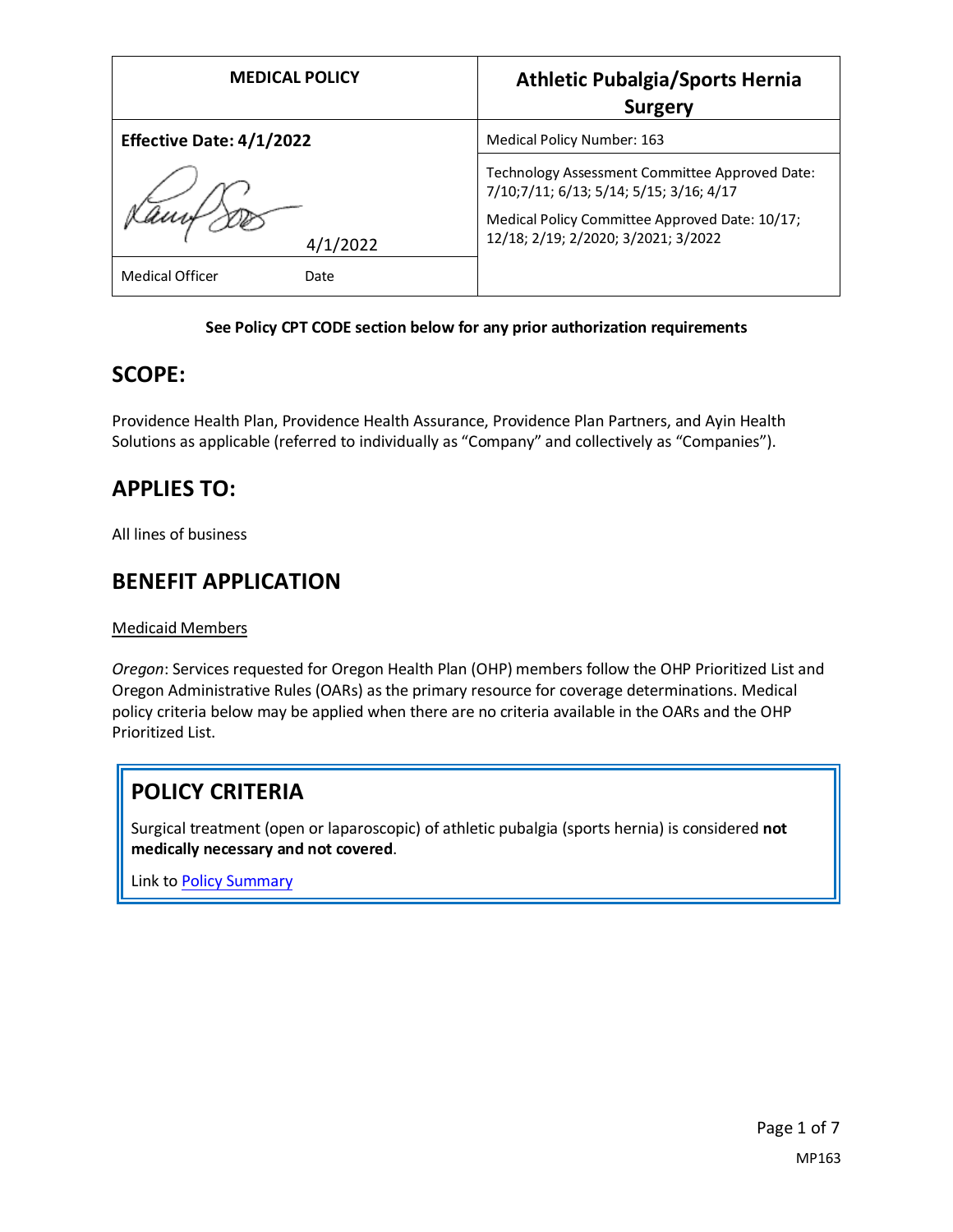## **CPT CODES**

| <b>All Lines of Business</b>                                                                                                                                                                                                       |                                                                         |
|------------------------------------------------------------------------------------------------------------------------------------------------------------------------------------------------------------------------------------|-------------------------------------------------------------------------|
|                                                                                                                                                                                                                                    | <b>Unlisted Codes</b>                                                   |
| All unlisted codes will be reviewed for medical necessity, correct coding, and pricing at the<br>claim level. If an unlisted code is billed related to services addressed in this policy then it<br>will be denied as Not Covered. |                                                                         |
| 49659                                                                                                                                                                                                                              | Unlisted laparoscopy procedure, hernioplasty, herniorrhaphy, herniotomy |
| 49999                                                                                                                                                                                                                              | Unlisted procedure, abdomen, peritoneum and omentum                     |

### **DESCRIPTION**

#### **Athletic Pubalgia**

According to Hayes, athletic groin pain (i.e., athletic pubalgia) occurs in 3% to 23% of athletes, most commonly men.<sup>1</sup> The greatest risk factor for athletic pubalgia is sports that involve rapid acceleration and deceleration with changes in direction while running and kicking, such as soccer, hockey, rugby, and football. The risk of athletic pubalgia is also increased with a higher level of play, reduced hip adductor strength, and previous groin injury. Per Hayes, "(t)he first line of treatment consists of conservative treatments such as rest, physical therapy and rehabilitation, anti-inflammatory medications, and corticosteroid injections. Persistent symptoms may warrant surgical or laparoscopic intervention."<sup>1</sup>

#### **Surgical Treatments**

Laparoscopic or open surgical procedures may be used to treat athletic pubalgia when conservative therapies have failed.<sup>1</sup> The goal of surgical treatment would be to release tension and provide support to the musculature. Per Hayes, "(t)he most common laparoscopic techniques for treatment of athletic groin pain include video-assisted transabdominal preperitoneal (TAPP) repair and totally extraperitoneal (TEP) repair." A variety of open surgical procedures have been used to treat athletic pubalgia, including modifications of several hernia repair techniques.

### **REVIEW OF EVIDENCE**

A review of the ECRI, Hayes, Cochrane, and PubMed databases was conducted regarding the use of surgical treatment of athletic pubalgia. Below is a summary of the available evidence identified through January 2022.

#### Systematic Reviews

• In 2021, Bisciotti et al. conducted a systematic review of the evidence looking at conservative treatment for chronic adductor related groin pain syndrome.<sup>2</sup> Twelve studies, consisting of RCTs and case studies, were included. The therapies evaluated included: compression, manual and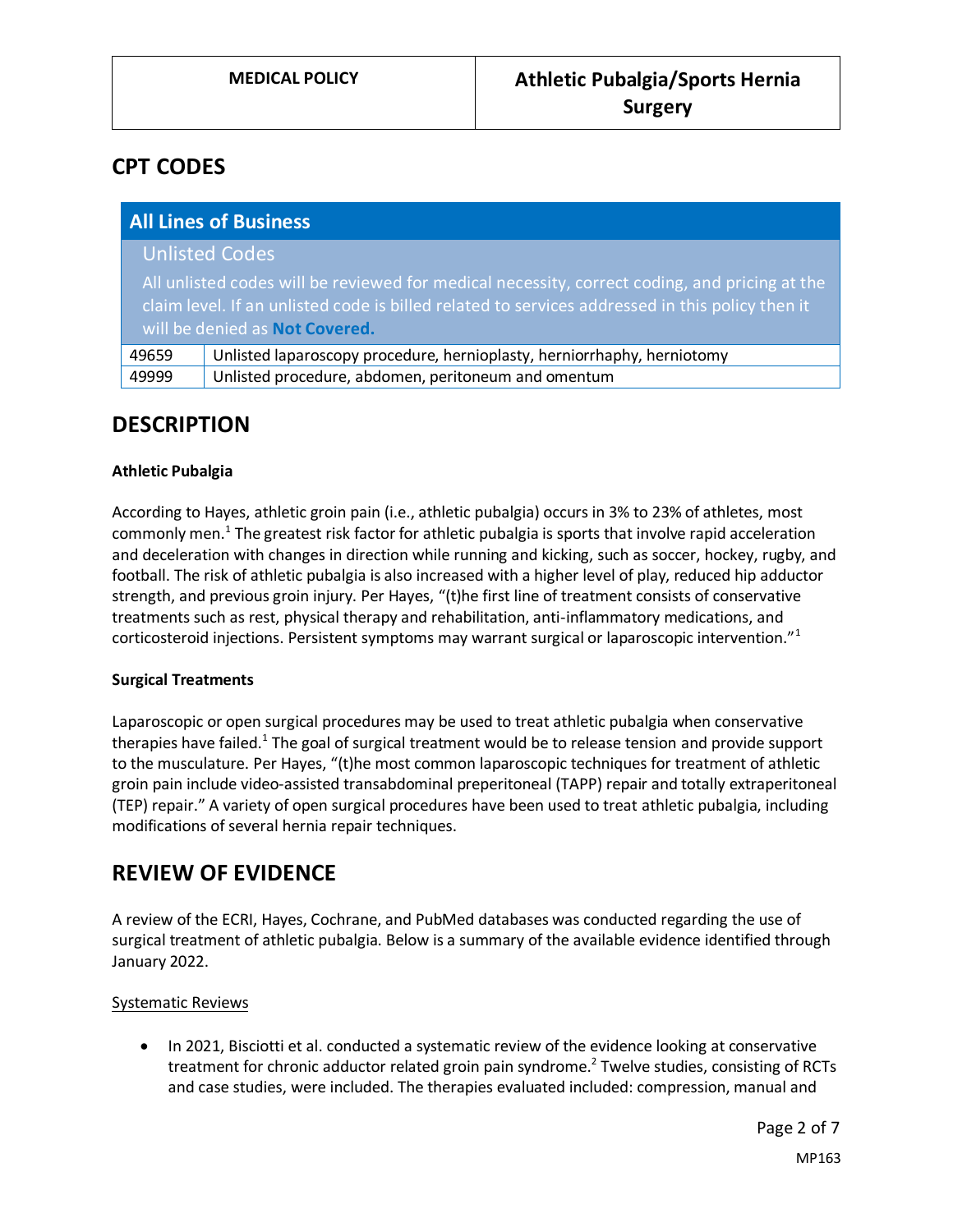physical therapy, prolotherapy, corticoid steroid injections, platelet rich plasma therapy, intratissue percutaneous electrolysis, and pulse-dose radiofrequency.

The authors concluded that the interventions showing the greater level of strength of evidence are compression, manual and physical therapy, and prolotherapy. The other types of interventions showed a conflicting level of strength of evidence. The authors ultimately concluded that the first choice in therapeutic treatment for chronic adductor related groin pain syndrome is conservative therapy, and surgical treatment should only be considered if conservative treatment fails.

• In 2016 (updated May 2019), Hayes conducted an evidence review to evaluate laparoscopic and open surgical repairs for treatment of athletic groin pain.<sup>1</sup> A total of 7 studies were identified as eligible for inclusion; including 2 randomized controlled trials (RCTs), 2 prospective cohort studies, and 3 retrospective cohort studies. These studies included patients who participate in sports associated with groin injuries and who have chronic groin pain (≥ 3 months) not explained by other causes and not responsive to conservative treatment. Sample sizes ranged from 28 to 155 patients and follow-up time varied (RCTs: 6 to 12 months; observational studies: 1 year to average 13 years (range 1-22); 1 study did not report length of follow-up). The surgical interventions included in the review included laparoscopic surgery (totally extraperitoneal [TEP] and transabdominal preperitoneal [TAPP]) and open surgery with sutures or mesh placement and/or muscle or nerve release. The outcomes of interest included return to activity, pain score, patient satisfaction, and adverse events.

The studies suggested that, "both laparoscopic and open surgical procedures have a high success rate defined by percentage returning to full activity (64.3% to 97% of patients). $11$  A total of 3 studies reported time to return to activity, and 2 of these reported statistically significantly different results between surgical therapy and placebo. One study reported a median of 3 weeks for return to activity after laparoscopic surgery compared with 5 weeks after open surgery (P<0.05). The second study reported a median of 5.6 weeks after minimal repair compared with 25.8 weeks after open surgery (P=0.002). The third study reported no differences between groups for time to return to activity. A total of 2 studies compared surgical interventions with conservative treatment and found statistically significant differences in favor of surgical interventions for pain reduction. In regards to patient satisfaction, 1 out of 3 studies identified a statistically significant difference between surgical and conservative therapy patients. Adverse event rates were low and no statistically significant differences were reported between groups for any study.

The quality of evidence was determined to be low due to significant methodological limitations of studies, which included a lack of randomization, lack of blinding, potential selection bias, mixed patient populations and treatment groups, not reporting statistical testing, and retrospective data collection. Ultimately, Hayes gave a C rating (defined as potential but unproven benefit) for laparoscopic or open surgical interventions to treat athletic groin pain when symptoms are recalcitrant to conservative treatments and other diagnoses have been ruled out. The Hayes review concluded, "(t)here is insufficient evidence to determine whether a particular laparoscopic or open surgical technique is superior to another. More rigorous studies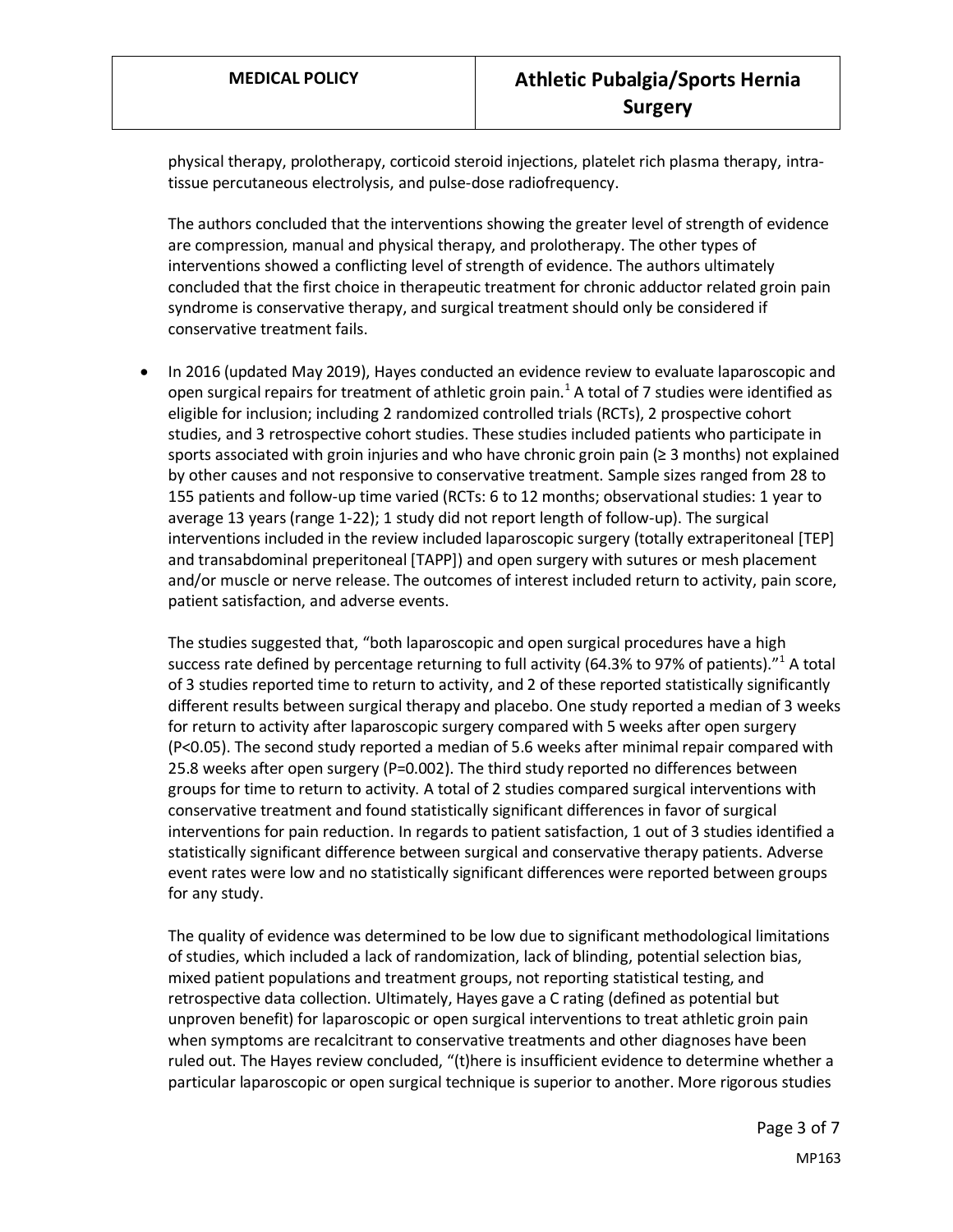are needed to establish the relative benefits and harms of different laparoscopic and open surgical procedures for this patient population."<sup>1</sup>

- In 2017, ECRI conducted a systematic review of studies evaluating techniques for diagnosing and treating athletic pubalgia.<sup>3</sup> The review included 18 studies examining surgical and minimally invasive treatments of athletic pubalgia (2 systematic reviews (n>1,000), 3 nonrandomized studies (n=230), and 13 case series (n=2,211)). Follow-up times varied from 1 month to 7 years. The primary outcomes evaluated were return-to-sports rates, reduced pain, improved quality of life (QOL) and few post-surgery complications. ECRI rated the overall quality of evidence as "low" due to the lack of randomized studies comparing surgical and conservative treatments in independent patient groups. Despite these limitations, ECRI concluded that "limited evidence supports the short- and long-term safety and effectiveness of various open and minimally invasive surgical treatments." <sup>3</sup>
- In 2019, Jorgensen and colleagues published a systematic review to assess whether surgical or conservative treatment are most effective in reducing longstanding groin pain.<sup>4</sup> The review included 72 studies, 27 of which were retrospective cohort studies, 42 of which were prospective cohort studies, one RCT, and 2 case series. Five studies had comparator groups. In order to determine the added benefit of surgery beyond conservative care, comparison is essential, and therefore we have only included a summary of the 5 studies with comparator groups and have omitted results of this review based on non-comparator trials.

Among the 5 comparator studies, four were cohort studies and one was an RCT. Surgery was compared to nonsurgical treatments in 3 studies, inguinal hernia repair combined with tenotomy in 2 studies, and tenotomy in one study. When comparing surgery with conservative treatment, studies found that patients returned to habitual activity faster after surgery and experienced greater pain relief (assessed through VAS). Inguinal hernia repair combined with tenotomy was found to have higher rates of returning to habitual activity (92%) than tenotomy alone (88%). Combined surgery improved an average of 1.4 weeks faster than tenotomy alone (10.3 weeks vs 11.7 weeks). No meta-analysis was conducted because no two study interventions were comparable. Limitations of this review included high heterogeneity among studies, few studies with comparator groups, and a lack of randomization. The authors concluded that "surgery seems to be more efficient than conservative treatment in returning patients with longstanding groin pain to habitual activity, increasing patient satisfaction, and reducing pain."<sup>4</sup>

#### Non-randomized studies

- A 2018 prospective study reported a median pain score of 0 (p <0.001) among patients who underwent surgery for athletic pubalgia.<sup>5</sup> The study nonetheless suffered from a small sample size (n=32) and inadequate follow-up (3 months).
- In 2020, Gill and colleagues published a case series on the return to sport and performance in the National Collegiate Athletic Association (NCAA) Division I football players and National Football League (NFL) players following adductor longus release with or without sports hernia repair.<sup>6</sup> Thirty-two athletes that underwent an adductor longus tenotomy were included in the

Page 4 of 7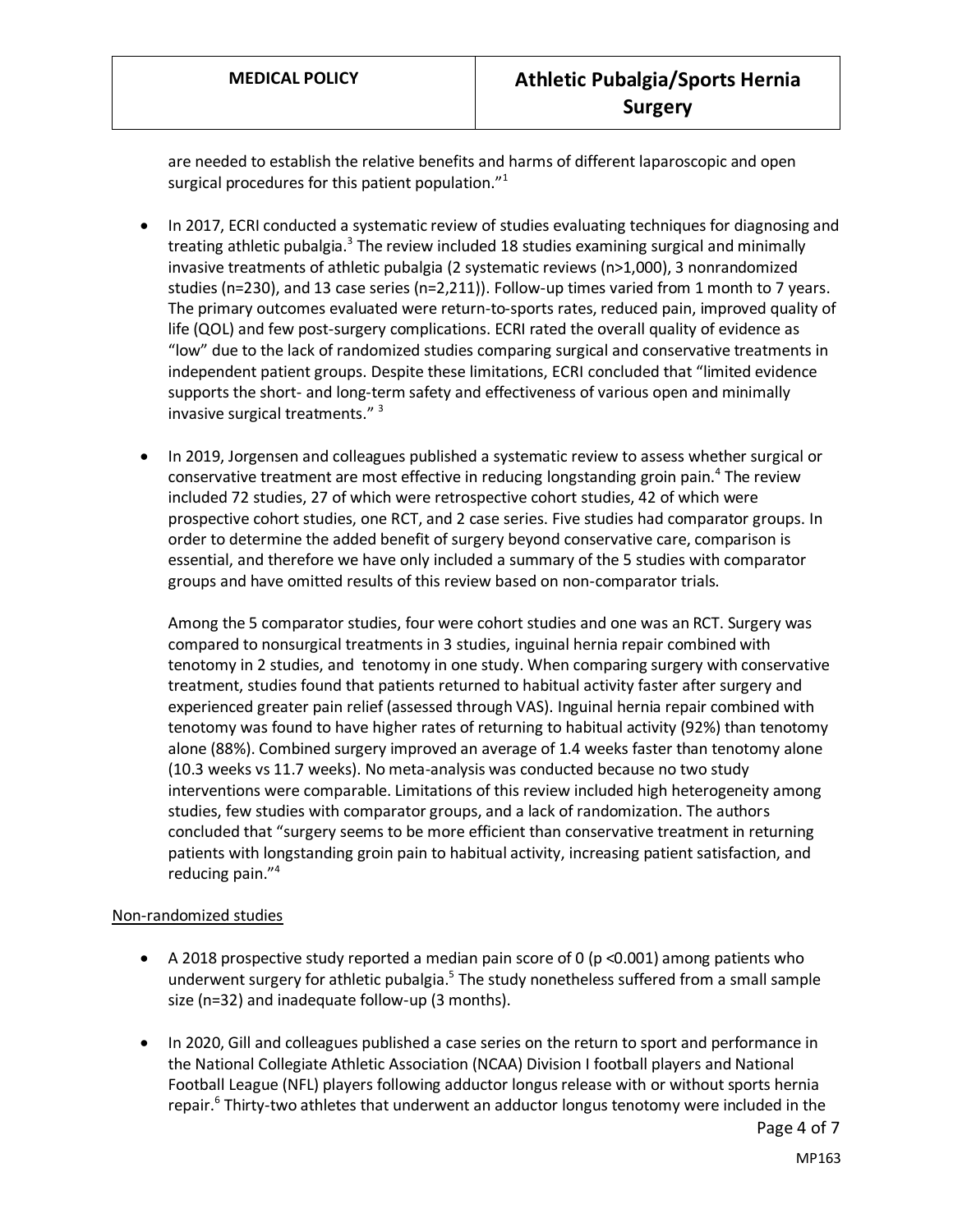study. Of the 32 patients, 31 (97%) were able to return to their previous sport, and 30 (94%) were able to return at their previous level of play. Athletes returned to play at a mean of 12 weeks after surgery. This case series showed improvement among athletes with sports hernia who had surgical treatment. Limitations include small sample size, lack of comparator group, retrospective design, and potential for selection bias.

• In 2020, Gerhardt and colleague published a case series on surgical management of inguinalrelated groin pain.<sup>7</sup> Fifty-one patients were treated surgically for inguinal-related groin pain from 2009 to 2015. Among the 51 patients, 49 (96.1%) returned to their sport at the same level of play at an average of 5.9 weeks. Two athletes required revision surgery. Limitations include small sample size, lack of comparator group, retrospective design, and potential for selection bias.

## **CLINICAL PRACTICE GUIDELINES**

#### American Academy of Orthopedic Surgeons (AAOS)

In 2017, the AAOS reviewed the webpage on sports hernia (athletic pubalgia) located on its educational website.<sup>8</sup> The webpage states that "in many cases, 4 to 6 weeks of physical therapy will resolve any pain and allow an athlete to return to sports. If, however, the pain comes back when you resume sports activities, you may need to consider surgery to repair the torn tissues."<sup>8</sup> The webpage does not cite any evidence to support this claim.

#### UpToDate

Last updated on 9/8/2020, UpToDate published guidance on sports-related groin pain or 'sports hernia'. The guideline states:

"Surgical exploration and repair is the most common treatment for sports hernia, although few randomized trials have been performed to confirm the effectiveness of this approach… When symptoms do not resolve with rest and appropriate physical therapy, we suggest surgical repair (Grade 2C).

"A Grade 2 recommendation is a weak recommendation. It means "this is our suggestion, but you may want to think about it." It is unlikely that you should follow the suggested approach in all your patients, and you might reasonably choose an alternative approach. For Grade 2 recommendations, benefits and risks may be finely balanced, or the benefits and risks may be uncertain. In deciding whether to follow a Grade 2 recommendation in an individual patient, you may want to think about your patient's values and preferences or about your patient's risk aversion. Grade C means the evidence comes from observational studies, unsystematic clinical experience, or from randomized, controlled trials with serious flaws. Any estimate of effect is uncertain."<sup>9</sup>

## **CENTERS FOR MEDICARE & MEDICAID**

As of 2/17/2022, no Centers for Medicare & Medicaid (CMS) coverage guidance was identified which addresses athletic pubalgia surgery.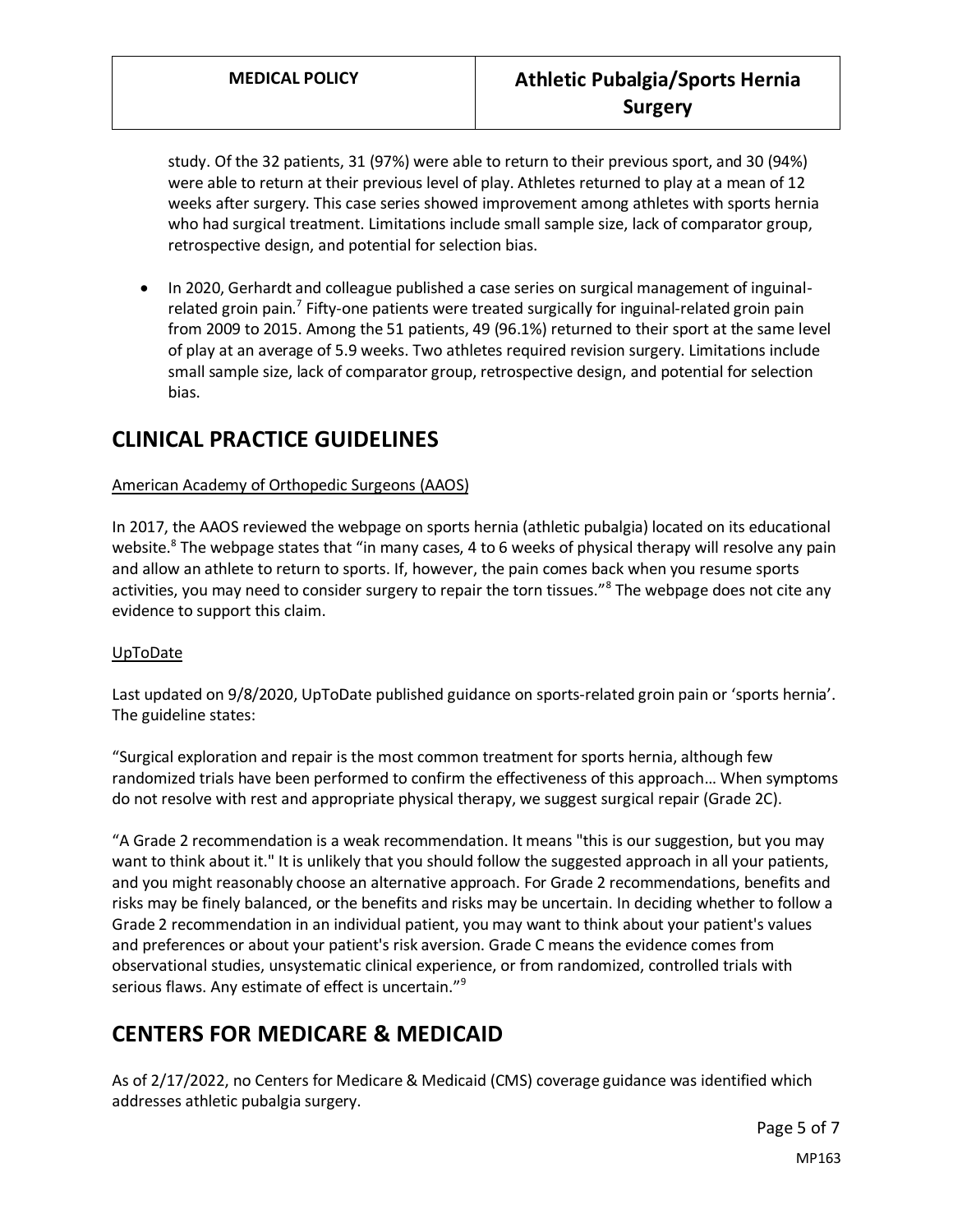## <span id="page-5-0"></span>**POLICY SUMMARY**

There is insufficient evidence to support the use of surgery (open or laparoscopic) for the treatment of athletic pubalgia/sports hernia. Further studies of good methodological quality are required to establish the safety, efficacy, and medical necessity of athletic pubalgia surgery. No US evidence-based clinical practice guidelines were identified which evaluated surgical treatments of athletic pubalgia/sports hernia.

## **INSTRUCTIONS FOR USE**

Company Medical Policies serve as guidance for the administration of plan benefits. Medical policies do not constitute medical advice nor a guarantee of coverage. Company Medical Policies are reviewed annually and are based upon published, peer-reviewed scientific evidence and evidence-based clinical practice guidelines that are available as of the last policy update. The Companies reserve the right to determine the application of Medical Policies and make revisions to Medical Policies at any time. Providers will be given at least 60-days notice of policy changes that are restrictive in nature.

The scope and availability of all plan benefits are determined in accordance with the applicable coverage agreement. Any conflict or variance between the terms of the coverage agreement and Company Medical Policy will be resolved in favor of the coverage agreement.

## **REGULATORY STATUS**

### Mental Health Parity Statement

Coverage decisions are made on the basis of individualized determinations of medical necessity and the experimental or investigational character of the treatment in the individual case. In cases where medical necessity is not established by policy for specific treatment modalities, evidence not previously considered regarding the efficacy of the modality that is presented shall be given consideration to determine if the policy represents current standards of care.

## **REFERENCES**

- 1. Hayes Inc. Laparoscopic and Open Surgical Repairs for Treatment of Athletic Groin Pain. Published 4/21/2016. Reviewed 4/14/2020. 2018; [https://evidence.hayesinc.com/report/dir.tepathletic397.](https://evidence.hayesinc.com/report/dir.tepathletic397) Accessed 1/12/2021.
- 2. Bisciotti GN, Chamari K, Cena E, et al. The conservative treatment of longstanding adductorrelated groin pain syndrome: a critical and systematic review. *Biol Sport.* 2021;38(1):45-63
- 3. ECRI Institute. Techniques for Diagnosing and Treating Pubalgia (Sports Hernia). Updated 7/14/2017. [https://www.ecri.org/components/Hotline/Pages/11446.aspx.](https://www.ecri.org/components/Hotline/Pages/11446.aspx) Accessed 1/12/2021.
- 4. Jørgensen SG, Öberg S, Rosenberg J. Treatment of longstanding groin pain: a systematic review. *Hernia.* 2019;23(6):1035-104[4.https://doi.org/10.1007/s10029-019-01919-7](https://doi.org/10.1007/s10029-019-01919-7)
- 5. Roos M, Bakker W, Goedhart E, et al. Athletes with inguinal disruption benefit from endoscopic totally extraperitoneal (TEP) repair. *Hernia.* 2018;22(3):517-524